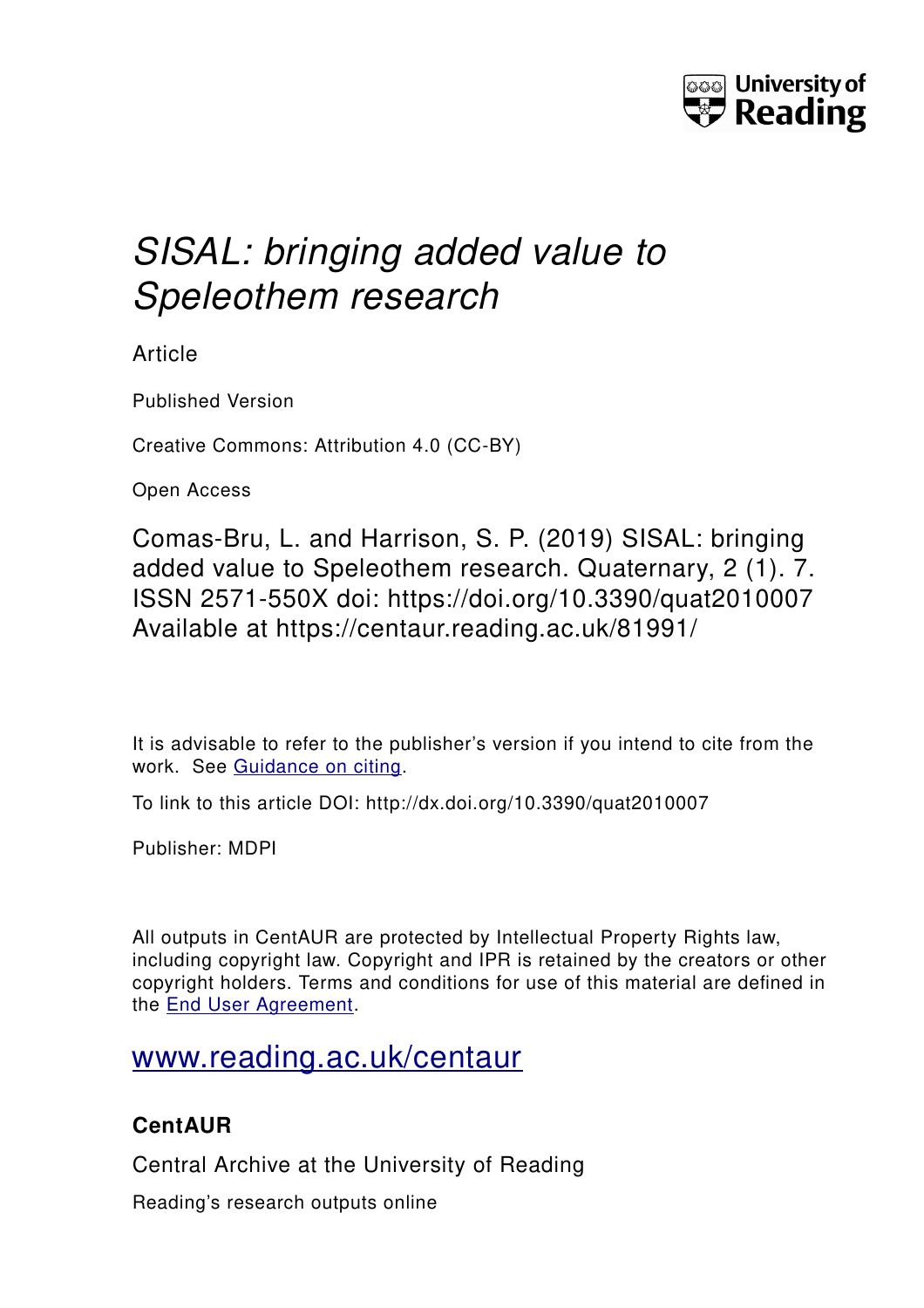

*Editorial*



#### **Laia Comas-Bru \* and Sandy P. Harrison**

School of Archaeology, Geography & Environmental Sciences, Reading University, Whiteknights, Reading, RG6 6AH, UK; s.p.harrison@reading.ac.uk

**\*** Correspondence: l.comasbru@reading.ac.uk

Received: 22 January 2019; Accepted: 28 January 2019; Published: 1 February 2019

**Abstract:** Isotopic records from speleothems are an important source of information about past climates and, given the increase in the number of isotope-enabled climate models, are likely to become an important tool for climate model evaluation. SISAL (Speleothem Isotopes Synthesis and Analysis) have created a global database of isotopic records from speleothems in order to facilitate regional analyses and data-model comparison. The papers in this Special Issue showcase the use of the database for regional analyses. In this paper, we discuss some of the important issues underpinning the use of speleothems and how the existence of this database assists palaeoclimate research. We also highlight some of the lessons learned in the creation of the SISAL database and outline potential research going forward.

**Keywords:** SISAL; speleothems; database; data synthesis; isotopes

#### **1. Speleothems as Recorders of Past Climates**

Speleothems are secondary cave deposits that form when water percolates through carbonate bedrock. Atmospheric CO2 and CO2 generated by root respiration and the decomposition of organic matter is dissolved by rainwater as it percolates through the soil, which produces carbonic acid that rapidly dissociates to produce weakly acidic water. In karst areas, this acidic water dissolves carbonate as it percolates through the bedrock until water becomes supersaturated with Ca<sup>2+</sup> and HCO<sub>3</sub><sup>-</sup>. Additional CO2 contributions from microbial and root respiration occur in the vadose zone [1]. When the percolating waters emerge in a cave, CO<sub>2</sub> degassing from the drip water to the cave atmosphere induces CaCO<sub>3</sub> precipitation and forms stalagmites and stalactites [2]. CaCO<sub>3</sub> precipitation can be as either calcite or aragonite.

Speleothems are a rich archive of terrestrial palaeoclimate information. Although many different measurements can be made on speleothems, the most common types for palaeoclimate reconstructions are the stable isotopes of oxygen and carbon ( $\delta^{18}O$ ,  $\delta^{13}C$ ). Speleothem carbonate  $\delta^{18}O$  values are often more positive than would be expected from the temperature-dependent isotope fractionation during deposition. Changes in speleothem  $\delta^{18}O$  are primarily driven by changes in precipitation amount, temperature, or precipitation source linked to atmospheric circulation changes [3–5]. However, these records can also be affected by changes in drip water residence time in the overlying karst, the cave temperature, and ventilation dynamics or kinetic fractionation during carbonate deposition, all of which are linked indirectly to changes in climate. Changes in δ<sup>13</sup>C are generally interpreted to reflect the changing abundance of  $C_3$  and  $C_4$  plants above the cave and, hence, to provide an indirect signal of precipitation changes [6]. However, kinetic fractionation effects between the stalactite and the stalagmite due to evaporation or degassing of the groundwater within the aquifer can over-ride the  $C_3$ versus C<sub>4</sub> signal [7]. Additionally, the  $\delta^{13}C$  of C<sub>3</sub> plants is inversely related to the drawdown of CO<sub>2</sub> during photosynthesis, which increases with environmental aridity [8]. Thus, changes in δ13C can be produced without requiring large shifts in vegetation type and, given that the availability of water for plant growth is not simply a function of precipitation inputs, could reflect complex climatic changes.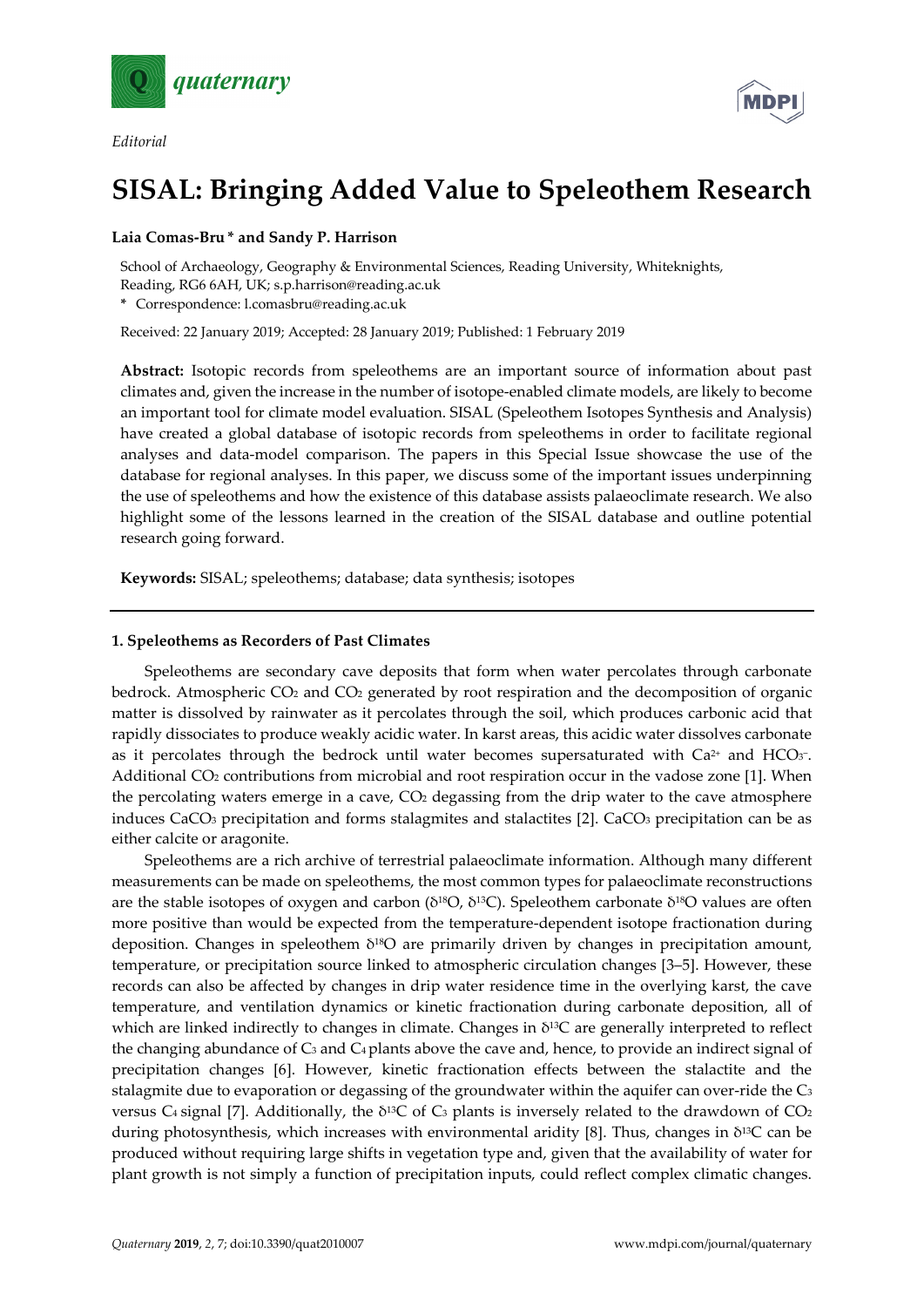Furthermore, organic matter decomposition and mineral dissolution in the soil as well as at the soilrock interface can also affect the δ13C signal [9].

Despite potential uncertainties in the interpretation of the isotopic records, speleothems have been used to infer shifts of the Intertropical Convergence Zone [10], glacial-interglacial transitions, and millennial-scale variability of tropical atmospheric circulation in response to Dansgaard-Oeschger cycles [11,12] as well as the timing of climate-related migrations across the Saharan-Arabian region and how these enabled the migration of humans out of Africa [13].

#### **2. The Rationale Behind the SISAL Database**

The extensive distribution of karst landscapes (see papers in this Special Issue for regional maps with carbonate lithologies and speleothem coverage) means that speleothems are studied worldwide. There has been a marked increase in speleothem-based publications over the last few decades (Figure 1), which was facilitated by the development of spectrometers that can deliver high-precision U-Th dates and improved techniques for high-resolution sampling. However, analysis of spatio-temporal patterns of isotopic changes, which is necessary to facilitate reconstructions of large-scale changes in atmospheric circulation, is not possible unless the > 700 published speleothem records are documented in a standardised way with adequate metadata in a database. There have been attempts to compile speleothem data globally from publicly available data in the last few years, particularly in the model evaluation context [14,15]. However, repositories such as the NOAA/World Data Center Paleoclimatology Program (https://www.ncdc.noaa.gov/data-access/paleoclimatology-data) have an uneven and incomplete representation of the published data. In particular, the NOAA/WDCPP archive contains only 196 speleothem records (Figure 1) and the key data and metadata needed to assess uncertainties are often missing, which prevents quality control or screening of the records.

SISAL (Speleothem Isotopes Synthesis and Analysis, http://pastglobalchanges.org/ini/wg/sisal/intro, last access 26 September, 2018), which is an international working group under the auspices of the Past Global Changes (PAGES) project, is seeking to redress this situation by creating a systematic global synthesis of speleothem data. The first version of the SISAL database [16,17] includes 381 speleothem isotope records either from public repositories or provided by the original investigators. This database includes an exhaustive set of key metadata such as information on the age-models, the geology of the cave site or speleothem mineralogy, to facilitate quality control and to ensure the reusability of the data.



**Figure 1:** Evolution of speleothem palaeoclimate research. Data from top to bottom: "Web of Knowledge" are the publications that resulted from querying the keywords "speleothem" and "isotope" in http://www.webofknowledge.com on 10 June, 2018 (may include publications only using the records). Speleothem records identified by SISAL working group members. Records in the SISAL database [16,17]. Speleothem records lodged in the NOAA repository as of 5 October, 2108 (https://www.ncdc.noaa.gov/data-access/paleoclimatology-data). Compilations have been excluded.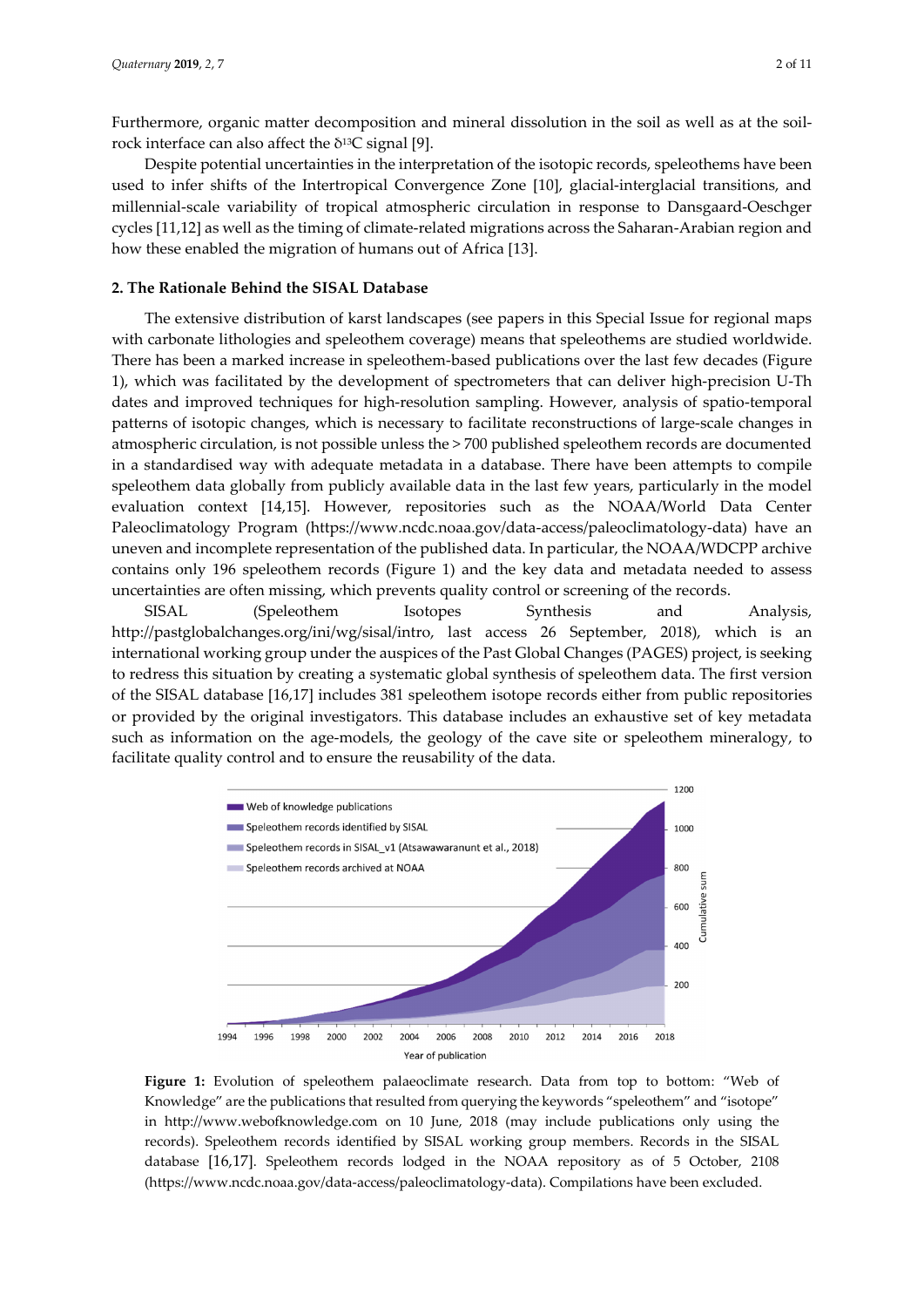The SISAL database, as showcased in this Special Issue, is an important tool for exploring past climate changes. We also envision that it will be used for evaluating state-of-the-art climate models, especially those that explicitly simulate water and carbon isotopes as a tool for characterizing and diagnosing the atmospheric hydrological cycle [18–20]. These models are evaluated against modern observations of the isotopic composition of rainwater [21,22], but modern data only document late 20th century climates. Speleothem records can provide a test of model performance over a wider temporal range, including intervals when the climate change was as large and/or as fast as that projected for the 21st century [23]. Lastly, by contributing to improved geographical coverage of palaeodata, SISAL will improve the reliability of data-assimilation techniques used in both model evaluation and climate reconstruction [24–26]. This Special Issue provides eight examples of the use of the SISAL database for regional syntheses and palaeoclimate interpretation. In showcasing the usefulness of the speleothem data, this Special Issue provides a motivation for the planned expansion of the SISAL database to include all of the 767 records that we have identified (Figure 1).

#### **3. What is SISAL Bringing to the Table?**

Current practices of data reporting vary extensively among publications and the reported data are usually incomplete. In addition, many of the pioneers in speleothem research are now retiring, which makes it more difficult to access their unpublished data (or published data not logged in public repositories). Both of these situations present an important "data rescue" challenge and, in some cases, resulted in published speleothem records not being included in the SISAL database. For example, old and unpublished records account for 54% of the speleothem records that we have identified from Australia, including important sites such as Little Trimmer cave [27,28], Victoria cave [29,30], Frankcombe cave [31,32], and Royal cave [33,34]. By providing a template for what data is required and working with individual scientists, SISAL is engaging in this data rescue.

The absence of community-agreed data-reporting standards prevents improvements to the original study and hinders data re-usability in the context of wider studies even though there have been attempts to outline guidelines and protocols for documenting speleothem records [35]. The template provided by the NOAA/WDCPP is the one predominantly used by the community to make data publicly available. However, beyond geographical location and the dating and isotope measurements, the metadata required is limited. The depth associated with each isotope sample, which is needed to construct age-depth models with alternative or new methodologies, is often unreported. As Fairchild and Baker [1] said, "collected speleothem records are scientifically a non-renewable resource" and this makes it vital to preserve as much information as possible through appropriate documentation and archiving so that future research can build on these non-renewable resources. The communityendorsed metadata in SISAL is a step towards providing guidelines on what information needs to be made available for scrutiny, verifiability, re-use, and re-purposing of speleothem data since it is increasingly required by funding agencies in support of open science in line with the FAIR (Findable, Accessible, Interoperable, Reusable) principles for scientific management and stewardship [36]. The template used to upload speleothem records to the first version of the SISAL database can be found in the Supplementary Material.

The analyses of the SISAL database in this Special Issue allowed us to identify spatial and temporal gaps in the coverage of speleothem records. This has permitted us to identify regions in which more work would be beneficial. For example, enormous scope for further work has been identified in southern Africa to assess the robustness of  $\delta^{18}O$  signals between 11–6 ka BP ([37], this issue). Additionally, a ~20,000 year period centered around 100 ka BP that lacks speleothem records has been identified in the Eastern European/Turkey region ([38], this issue). Comparing the distribution of speleothem records with global or regional maps of carbonate lithologies (e.g. WOKAM, [39]) helps identify gaps in spatial coverage due to limited research or difficulties of access rather than the absence of karst. Kaushal et al. ([40], this issue) use such a comparison to advocate for an improved spatial coverage to allow a detailed examination of the regional teleconnection patterns associated with the Indian Summer Monsoon. Along similar lines, Zhang et al. ([41], this issue) argue that, despite the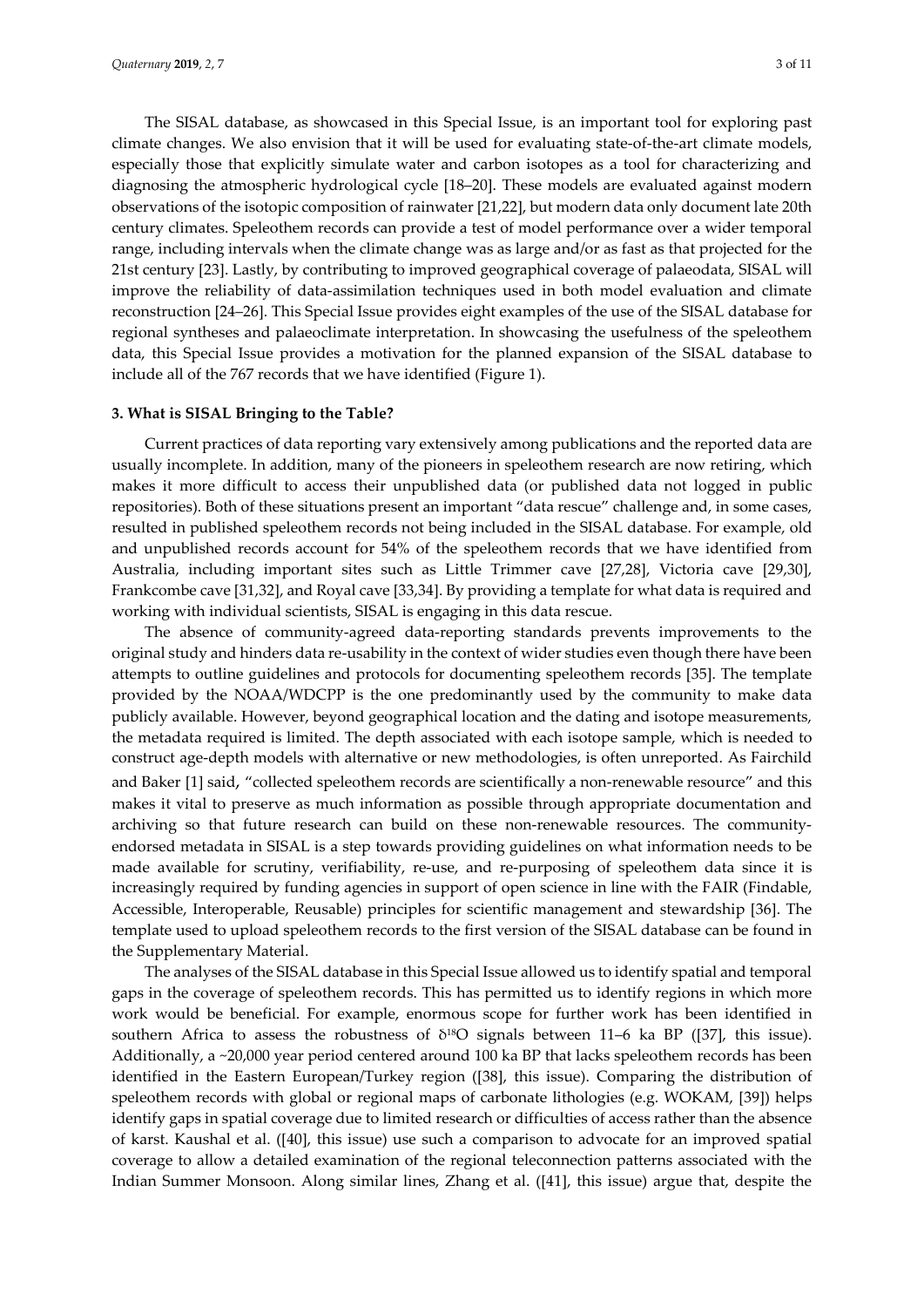existence of well-developed karst in NW China and in the Tibetan plateau, the low number of speleothem records from these regions is due to difficulties of access. Identification of biases in temporal coverage, facilitated by having a global database, has led to the identification by Lechleitner et al. ([42], this issue) and Burstyn et al. ([43], this issue) of a positive bias in the abundance of speleothem records from Europe and the Middle East after the Last Glacial Maximum (LGM). This is likely a combined result of less natural attrition (which makes it more suitable for geochemical analyses because it is less chemically altered/weathered), as well as a research focus on the recent past to facilitate calibration with instrumental data or to investigate human migrations.

A significant advantage of a global database of speleothem data is the potential for documenting regional and/or large-scale changes through time either by presence/absence of records (e.g. [37], this issue) or by their isotopic values (e.g. [44], this issue). For example, although there is an uneven spatiotemporal coverage of speleothem records in North Central America ([45], this issue), the observed more negative and variable δ18O at high latitudes during the LGM is consistent with studies that suggest a more variable temperature during this period at higher latitudes [46].

Past changes in precipitation amount and/or local vegetation types would affect evapotranspiration rates that, in turn, modulate the  $\delta^{18}O$  signal. These processes cannot always be inferred solely from speleothem stable isotope records and complementary data needs to be integrated from other climate archives, such as pollen records from lakes, peat, or ocean sediments. The availability of a database where all palaeo-records are consistently formatted enables such comparisons and ultimately contributes to a better understanding of the processes controlling the isotopic signals registered in speleothems.

#### **4. Enabling Quality Control Assessment of the Records**

Comprehensive databases allow analyses to be based on a large number of records and, thus, avoid biases that might arise by selecting sites from particular or atypical localities. It has been shown, for example, that the reconstruction of a global cooling trend during the Holocene [47], which caused controversy becauseclimate models are unable to reproduce such a trend, [48] was largely a result of geographically biased site selection favoring marine records from the North Atlantic and is not seen in terrestrial records [49]. Nevertheless, there are situations in which it is important to screen records to assess their suitability to answer specific research questions.

For example, low-resolution records or records with comparatively poor dating are clearly inadequate to examine the duration of short-lived events such as the Little Ice Age (LIA), but could be adequate for documenting the large changes from glacial to interglacial states. For this reason, Oster et al. ([45], this issue) only included records with at least decadal resolution for their assessment of speleothem  $\delta^{18}O$  variability in North and Central America for the last 2,000 years. The metadata fields in the SISAL database are designed to enable the screening of records prior to any cross-comparison on a regional or global scale.

The precision and accuracy of the ages obtained with U/Th dating methods depend on the analysed samples and the technique used. Low concentrations of U and Th require larger samples, usually implying that material of varying ages is mixed, which results in larger age uncertainties. This is particularly relevant for slowly growing speleothems, where U- and Th-concentrations may significantly vary across depositional layers. Another source of uncertainty is the correction of detrital 230Th. 232Th is used as an index of the initial amount of 230Th but, as the relationship between both is normally estimated, an uncertainty is transferred to the U-series ages. This is the case especially for 'dirty' samples with high 232Th concentration and low Uranium. These sources of uncertainties may be behind the age reversals found by Oster et al. ([45]; this issue) when analysing the precision of the age models constructed for the North Central America region.

The ability to analyse multiple records of screened raw speleothem isotopes from the same region permits the identification of records that are anomalous within their regional climatic context likely because the speleothem did not grow under equilibrium conditions. Such anomalous records need to be removed from reconstructions of regional isotope patterns and/or trends through time. Screening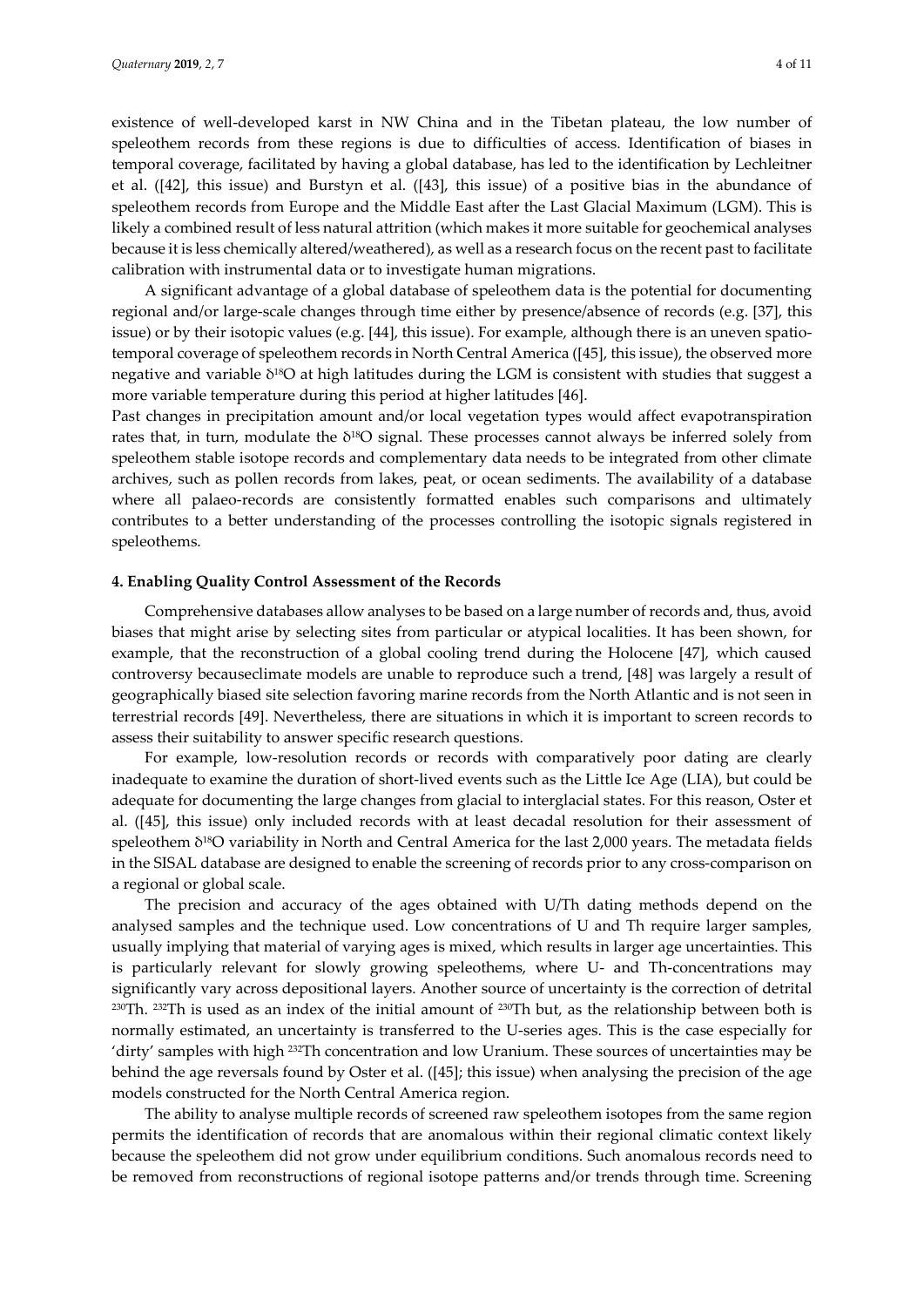records according to their mineralogy is also important when comparing δ<sup>18</sup>O values across records because the isotope fractionation between water (or the aqueous carbonate species) and CaCO3 is larger for aragonite than for calcite. There have been several estimates of this aragonite-calcite fractionation offset for δ18O, varying from 0.3‰to 0.8‰ [50–52]. This inconsistency between estimates, given that the amplitude of the isotopic excursions linked to some global-scale climate events such as the Younger Dryas (YD) and the LIA is typically only ~0.5 and 2‰, means it is crucial that the speleothem records can be screened for mineralogy. Such screening has been applied by Lechleitner et al. ([42], this issue) when comparing the SISAL records with the Global Network of Isotopes in Precipitation (GNIP/IAEA) and by Kaushal et al. ([40], this issue), who highlight two examples (Valmiki Cave and Munagamanu Cave) in which this screening is required to derive robust regional patterns.

Changes associated with the infiltration of rainwater and water-soil-rock interactions such as degassing and prior calcite precipitation in the cave environment can also cause changes in δ13C, δ18O, and trace element to Ca ratios [53–55]. These processes also modify speleothem growth rates by means of changes in the saturation state of the drip water [56]. Thus, another way to assess the suitability of individual speleothem records is by comparing the stable isotopes with other geochemical variables sampled along the same transect. Although the first version of the SISAL database only contains δ18O and  $\delta^{13}$ C measurements, it does indicate whether other types of measurements have been made on a specific speleothem to facilitate such comparisons. Kaushal et al. ([40], this issue), for example, used this information to retrieve cave monitoring data and data from measurements of bacterially derived branched Glycerol dialkyl glycerol tetraethers (GDGTs) for Mawmluh cave to help assess the quality of the record and to identify climate events.

#### **5. Important Aspects to Consider When Interpreting Speleothem Records**

A major advantage of speleothems is that they can be dated very precisely by U-series disequilibrium methods [57–59], which allows dating back to ca 500-600 ka. This is an advantage over other archives such as sediment cores, where the chronology is based on 14C-dating (and, therefore, only extends to about 50 ka) or on the calibration of individual events such as tephra layers occurring in different records via "wiggle matching" [60]. However, one of the main challenges encountered when analysing the SISAL data has been to incorporate temporal uncertainties into our calculations. Unfortunately, age uncertainties are frequently unreported or omitted in the original publications. This prevented an assessment of the 8.2 ka event in Western Europe where uncertainties were available only for two records ([42], this issue). Inclusion of age-uncertainty information is particularly worthwhile for older records so that they can be updated using currently standard age-depth model approaches. In addition, robust age uncertainties consistent with what is actually attainable from U/Th dates (i.e. 1%, 2-sigma) are not always reported. This issue is highlighted in Lechleitner et al. ([42], this issue), who found that, in many cases, the U-Th age uncertainties are larger than the uncertainties from the constructed isotope chronology, which indicates that these are often underestimated at least in the Western European records.

Infiltration of meteoric water from the surface to the cave can occur slowly by seepage and diffuse flow, or more rapidly by conduit flow. Depending on the preferred pathway, the mean drip discharge may vary and, as a result, drip sites within the same cave gallery may exhibit large variability [61]. Consequently, replication of speleothem records can be difficult. One example of this, pointed out by Kaushal et al. ([40], this issue), is the three records from Mawmluh Cave that have very different δ18O values for the 4.2 ka interval. The cross-comparison of records facilitated by the SISAL database allows non-replicating records to be identified so that inferred changes can be treated with caution.

Speleothem deposition is often continuous and high-resolution micro milling or laser ablation sampling techniques [62,63] allow measurements to be made at annual or even seasonal resolution. Such high-resolution measurements have been used to infer the speed of climate transitions. Chinese stalagmite records, for example, suggest that the Asian monsoon transition into the YD lasted 380 years [64], while the shift out of it took less than 38 years [65]. However, highly resolved samples do not necessarily record annual or seasonal climate conditions above the cave [66]. For this to happen, there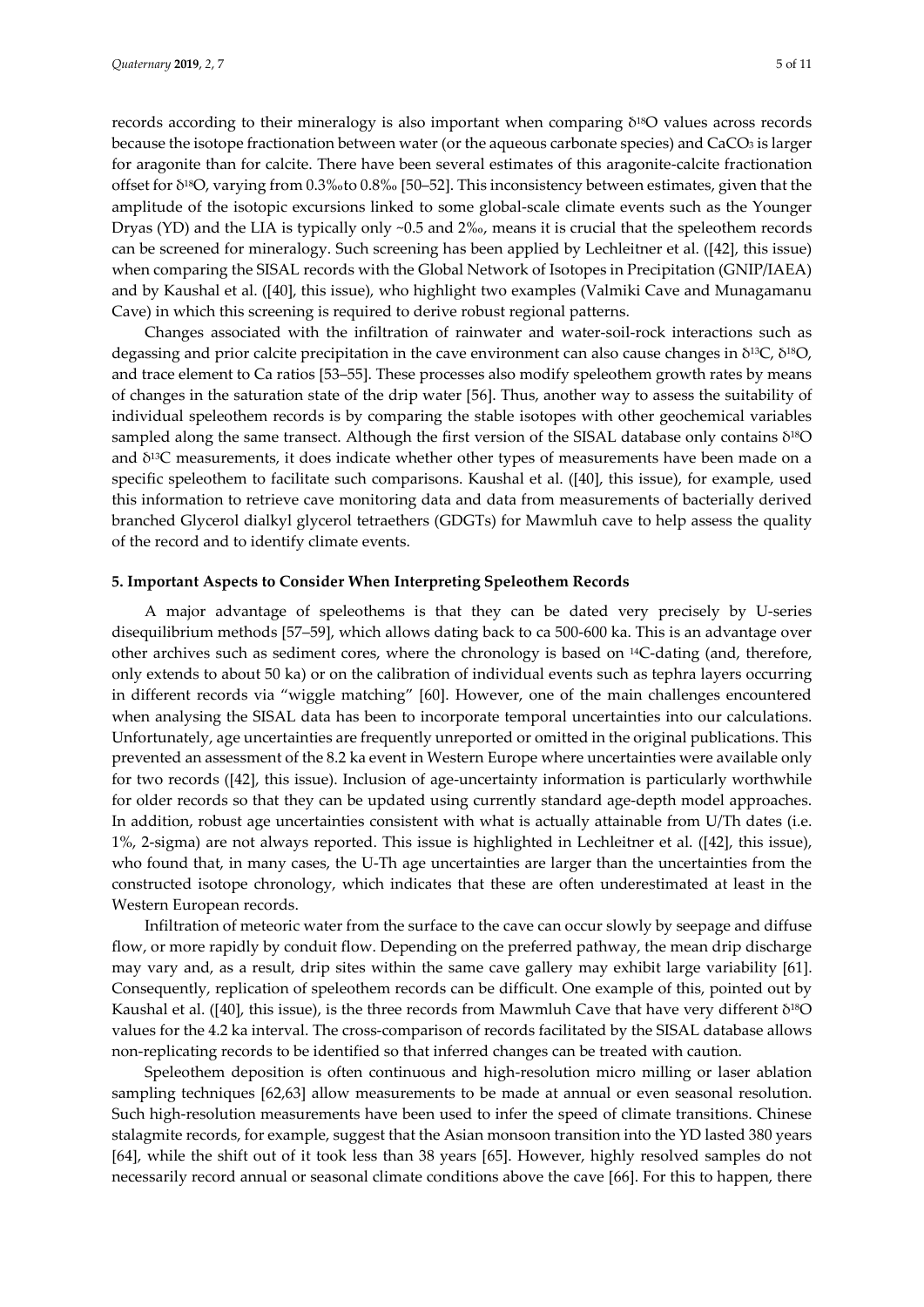needs to be a strong climate signal at the surface, such as a seasonal monsoon, that is rapidly transferred to the speleothem. This can occur through direct interactions between surface and cave environments, such as seasonal cave ventilation affecting cave air *p*CO<sub>2</sub> levels, or indirectly through water transfer of the surface signal to the speleothem e.g. via rapid conduit flow. In addition, the location of the speleothem is important. If it is too deep beneath the surface, mixing of waters within the karst can modify the surface signal and shift it in time [67], but if it is too shallow, speleothem growth may be inhibited because of the saturation state of the drip water. Since these conditions are rarely fulfilled, many annually resolved records in reality provide a signal that is mixed over considerably longer periods. Comparisons with local meteorological records [68] or cave monitoring programs [6,69] provide insights into the dynamics of a specific cave environment helpful in determining the likelihood that a speleothem record provides annually-resolved climate information [70]. However, while there are a growing number of such monitoring programmes, they are not ubiquitous, and it is, therefore, important to recognise the potential temporal distinction between registration and climate signaling.

For stalagmites to be straightforward archives of past rainfall  $\delta^{18}O$ , their isotopic composition must show a predictable relationship with infiltrated rainfall δ18O [71] despite the low-pass filter that is effectively applied to the speleothem series as a result of the water residence time in the subsurface. This is often referred to as "isotopic equilibrium," which assumes a constant and predictable change in oxygen fractionation between water and carbonate with temperature. However, the complex controls and variability of drip water composition, even under constant climatic conditions [1], make it difficult to estimate the relationship between carbonate and water  $\delta^{18}O$  and cave palaeo-temperatures. In addition, the relationship between the measured  $\delta^{18}$ O or  $\delta^{13}$ C and the surface climate variable on which it primarily depends can be complex and can be modified before capture by the stalagmite [4,72,73]. Speleothem records, therefore, reflect a complex interplay between hydro-climate, temperature, circulation, and cave influences. The use of speleothem records for climate model evaluation will require the development of novel techniques and approaches for data-model comparisons.

#### **6. Recommendations and Conclusions**

Drawing from the experience with SISAL, we have identified several issues that, if taken on board by the community, would help improve the quality and re-usability of future speleothem studies (Table 1) as well as enable more robust science across research disciplines.

| Need/Issue                                                                                                                                                                                                                                                                                                                         | <b>What Would This Enable Us to Do?</b>                                                                                                                                                                               |
|------------------------------------------------------------------------------------------------------------------------------------------------------------------------------------------------------------------------------------------------------------------------------------------------------------------------------------|-----------------------------------------------------------------------------------------------------------------------------------------------------------------------------------------------------------------------|
| Age Control                                                                                                                                                                                                                                                                                                                        |                                                                                                                                                                                                                       |
| Better chronologies (with more radiometric dates well<br>distributed across speleothem length to reduce an<br>increased uncertainty in between dates). For example, if<br>age-depth model is linear, the errors are not properly<br>propagated in between U/Th ages - this occurs in c. 40%<br>of the speleothem records in SISAL. | Avoid small biases in the age control of a time-series<br>adversely affecting estimates of the timing and<br>duration of short events such as YD, the 4.2 ka event,<br>or the LIA.                                    |
| Age-depth model uncertainties not always made<br>available or used in comparisons with climate data or<br>records from other archives.                                                                                                                                                                                             | Incorporate uncertainties in our climate<br>reconstructions and/or calibrations with instrumental<br>data in a sound manner.                                                                                          |
| Mineralogy                                                                                                                                                                                                                                                                                                                         |                                                                                                                                                                                                                       |
| Speleothem's mineralogy is not always purposely<br>reported - if mixed mineralogy, the percentages of<br>aragonite versus calcite are not always given. Isotope<br>correction from aragonite to calcite is not<br>straightforward.                                                                                                 | Examination of small isotope excursions linked to<br>some events requires a robust isotopic record.<br>A thorough assessment of the mineralogy would<br>enable accurate comparisons of $\delta^{18}O$ across records. |
| Interpretation                                                                                                                                                                                                                                                                                                                     |                                                                                                                                                                                                                       |

**Table 1.** Summary of opportunities for improvement identified during the construction and consequent analyses of the SISAL database.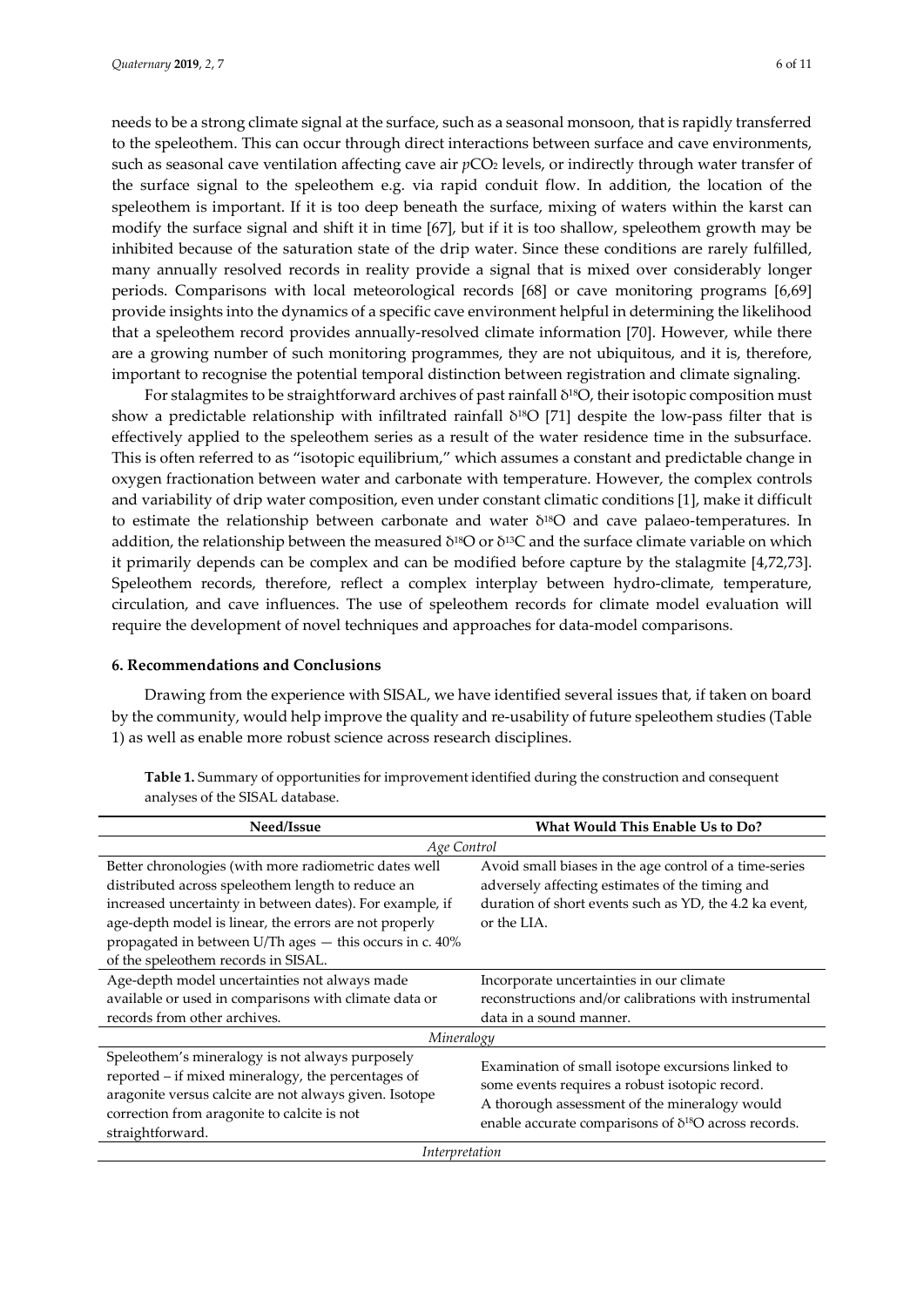| Assumption that speleothem laminae that have been<br>postulated to form annually can be interpreted as an<br>annual climate signal. | Laminae-based speleothem records may not<br>correspond to annual climate signal due to the water<br>transit time between surface of the cave and the drip<br>site. This needs to be taken into account when using<br>speleothem data. |
|-------------------------------------------------------------------------------------------------------------------------------------|---------------------------------------------------------------------------------------------------------------------------------------------------------------------------------------------------------------------------------------|
| The accuracy of the final chronology depends on the                                                                                 | Interpretation of δ <sup>18</sup> O time series strongly depends on                                                                                                                                                                   |
| density of U/Th dates and the approach followed to                                                                                  | their temporal resolution and the accuracy of the age-                                                                                                                                                                                |
| construct the age-depth model.                                                                                                      | depth model/chronology.                                                                                                                                                                                                               |
| Transparency and Reusability of Data (Metadata)                                                                                     |                                                                                                                                                                                                                                       |
| Depths and widths of measurements are usually not                                                                                   | If they were, we would be able to reuse the data and                                                                                                                                                                                  |
| reported.                                                                                                                           | re-calculate age-depth models with approaches that                                                                                                                                                                                    |
|                                                                                                                                     | may not have been able at the time of the original                                                                                                                                                                                    |
|                                                                                                                                     | publication.                                                                                                                                                                                                                          |
| Lamina counts are very difficult to get hold of.                                                                                    | If this information was made available, we would get                                                                                                                                                                                  |
|                                                                                                                                     | a direct record of laminae thickness that could be                                                                                                                                                                                    |
|                                                                                                                                     | used to complement that of $\delta^{18}O$ .                                                                                                                                                                                           |
| Most laminae counts have no uncertainties associated to                                                                             | The uncertainties of high-resolution palaeoclimate                                                                                                                                                                                    |
| them, even though this dating method is susceptible to                                                                              | records are important for studies of annual-to-                                                                                                                                                                                       |
| missing or false bands.                                                                                                             | interannual dynamics of climate systems.                                                                                                                                                                                              |
| The definition of "BP" should be clearly stated. Some                                                                               | Avoid adding extra errors when using already                                                                                                                                                                                          |
| authors refer to the year when the U/Th chemistry                                                                                   | available data. Most important for young records                                                                                                                                                                                      |
| column was done, while some others refer to 1950 CE.                                                                                | where a ~50-year difference may make a big                                                                                                                                                                                            |
|                                                                                                                                     | difference in their interpretation when the record is                                                                                                                                                                                 |
|                                                                                                                                     | used by researchers other than the original authors.                                                                                                                                                                                  |

As the regional papers in this Special Issue demonstrate, SISAL has made a major contribution to our ability to use speleothem records. Nevertheless, all the studies show that there are opportunities to improve the spatial and temporal coverage of speleothems records and, thus, the SISAL database. The inclusion of these missing sites as well as the creation of new stalagmite-based records in areas where these are lacking would strengthen our ability to draw strong conclusions about past climate changes as well as facilitate more robust comparisons with climate model simulations. There is a commitment from the SISAL working group to continue expanding the speleothem database in order to improve its coverage and to include other types of data from speleothems.

The SISAL initiative has shown there is a need for the adoption of common reporting practices, including metadata standards, to facilitate speleothem data being open, scrutinisable, accessible, reusable, and for quality control. The community-endorsed template used to upload speleothem records to the first version of the SISAL database (Supplementary Material) provides a model for this.

**Supplementary Materials:** The Excel workbook used for data entry to the SISAL database is available online at www.mdpi.com/xxx/s1.

**Author Contributions:** L.C-B. and S.P.H. contributed equally to this manuscript.

**Funding:** SISAL (Speleothem Isotopes Synthesis and Analysis) is a working group of the Past Global Changes (PAGES) programme. We thank PAGES for their support for this activity. Additional financial support for SISAL activities has been provided by the European Geosciences Union (EGU TE Winter call, grant number W2017/413), Irish Center for Research in Applied Geosciences (iCRAG), European Association of Geochemistry (Early Career Ambassadors program 2017), Quaternary Research Association UK, Navarino Environmental Observatory, Stockholm University, Savillex, John Cantle, University of Reading (UK), and University Ibn Zohr (Morocco). L.C-B. and S.P.H. acknowledge support from the ERC-funded project GC2.0 (Global Change 2.0: Unlocking the past for a clearer future, grant number 694481). S.P.H. also acknowledges support from the JPI-Belmont project "PAleao-Constraints on Monsoon Evolution and Dynamics (PACMEDY)" through the UK Natural Environmental Research Council (NERC). L.C-B. also acknowledges support from the Geological Survey Ireland (Short Call 2017, grant number 2017-SC-056), the Royal Irish Academy's Charlemont Scholar award 2018 and University College Dublin (Ireland, Seed Funding award, grant number SF1428).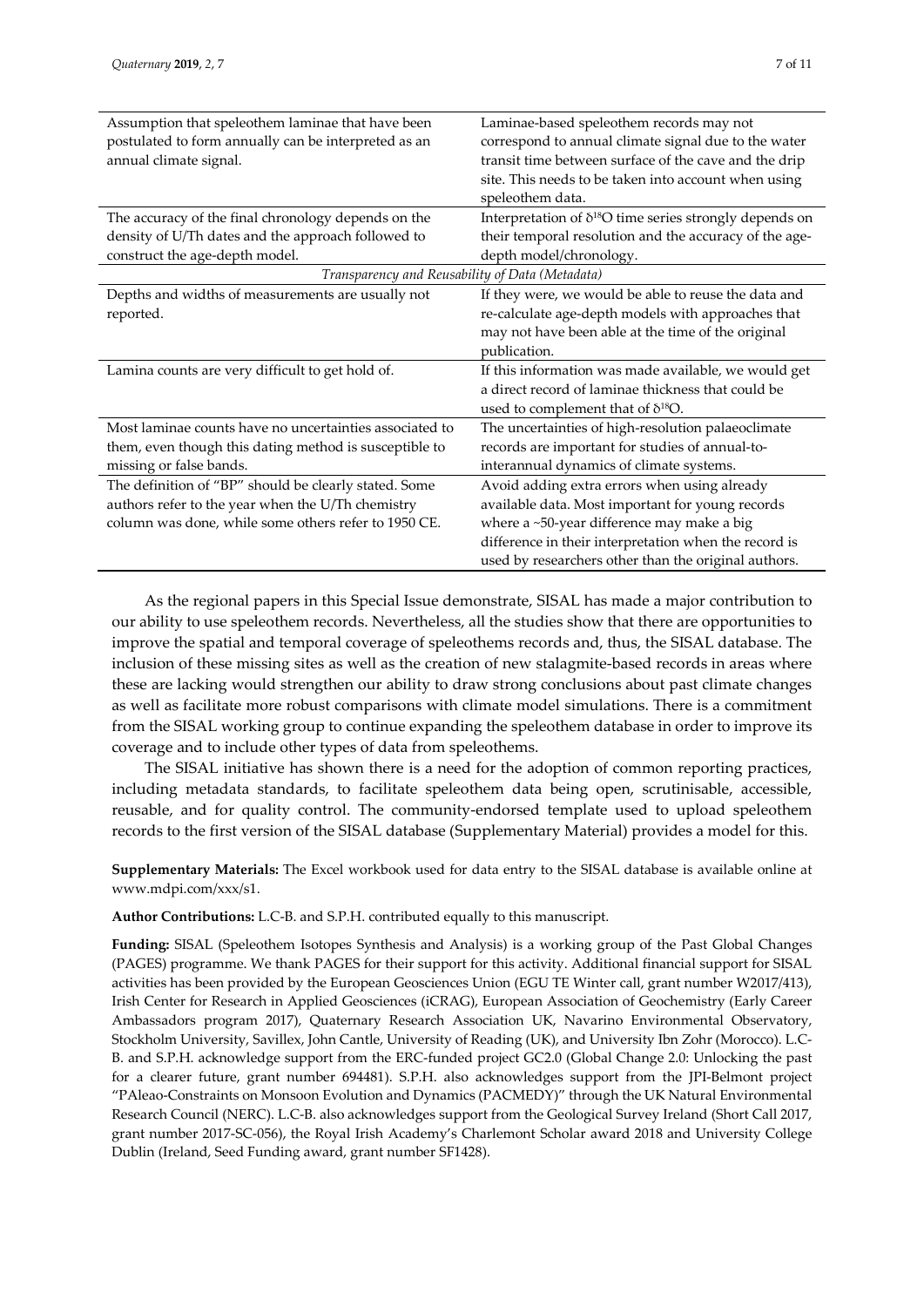**Acknowledgments:** The authors would like to thank Andy Baker for comments that helped improve this manuscript. We would also like to thank the researchers who have submitted their data to SISAL as well as the authors of the papers in this Special Issue for showcasing the potential of the SISAL database

**Conflicts of Interest:** The authors declare no conflict of interest.

#### **References**

- 1. Fairchild, I.; Baker, A. *Speleothem Science: From Process to Past Environments*; Wiley-Blackwell: Hoboken, NJ, UK, **2012**, doi:10.1002/9781444361094pp. 432.
- 2. Atkinson, T.C. Carbon dioxide in the atmosphere of the unsaturated zone: An important control of groundwater hardness in limestones. *J. Hydrol.* **1977**, *35*, 111–123, doi:10.1016/0022-1694(77)90080-4.
- 3. Bar-Matthews, M.; Ayalon, A.; Kaufman, A.; Wasserburg, G.J. The Eastern Mediterranean paleoclimate as a reflection of regional events: Soreq cave, Israel. *Earth Planet. Sci. Lett.* **1999**, *166*, 85–95, doi:10.1016/s0012- 821x(98)00275-1.
- 4. McDermott, F. Palaeo-climate reconstruction from stable isotope variations in speleothems: A review. *Quat. Sci. Rev.* **2004**, *23*, 901–918, doi:10.1016/j.quascirev.2003.06.021.
- 5. Wang, Y.J.; Cheng, H.; Edwards, R.L.; Kong, X.G.; Shao, X.H.; Chen, S.T.; Wu, J.Y.; Jiang, X.Y.; Wang, X.F.; An, Z.S. Millennial- and orbital-scale changes in the East Asian monsoon over the past 224,000 years. *Nature*  **2008**, *451*, 1090–1093, doi:10.1038/nature06692.
- 6. Baldini, J.U.L.; McDermott, F.; Hoffmann, D.L.; Richards, D.A.; Clipson, N. Very high-frequency and seasonal cave atmosphere P-CO2 variability: Implications for stalagmite growth and oxygen isotope-based paleoclimate records. *Earth Planet. Sci. Lett.* **2008**, *272*, 118–129, doi:10.1016/j.epsl.2008.04.031.
- 7. Baker, A.; Ito, E.; Smart, P.L.; McEwan, R.F. Elevated and variable values of C-13 in speleothems in a British cave system. *Chem. Geol.* **1997**, *136*, 263–270, doi:10.1016/s0009-2541(96)00129-5.
- 8. Prentice, I.C.; Meng, T.T.; Wang, H.; Harrison, S.P.; Ni, J.; Wang, G.H. Evidence of a universal scaling relationship for leaf CO2 drawdown along an aridity gradient. *New Phytol.* **2011**, *190*, 169–180, doi:10.1111/j.1469-8137.2010.03579.x.
- 9. Breecker, D.O. Atmospheric pCO(2) control on speleothem stable carbon isotope compositions. *Earth Planet. Sci. Lett.* **2017**, *458*, 58–68, doi:10.1016/j.epsl.2016.10.042.
- 10. Cai, Y.J.; Zhang, H.W.; Cheng, H.; An, Z.S.; Edwards, R.L.; Wang, X.F.; Tan, L.C.; Liang, F.Y.; Wang, J.; Kelly, M. The Holocene Indian monsoon variability over the southern Tibetan Plateau and its teleconnections. *Earth Planet. Sci. Lett.* **2012**, *335*, 135–144, doi:10.1016/j.epsl.2012.04.035.
- 11. Spotl, C.; Mangini, A. Stalagmite from the Austrian Alps reveals Dansgaard-Oeschger events during isotope stage 3: Implications for the absolute chronology of Greenland ice cores. *Earth Planet. Sci. Lett.* **2002**, *203*, 507– 518, doi:10.1016/s0012-821x(02)00837-3.
- 12. Fankhauser, A.; McDermott, F.; Fleitmann, D. Episodic speleothem deposition tracks the terrestrial impact of millennial-scale last glacial climate variability in SW Ireland. *Quat. Sci. Rev.* **2016**, *152*, 104–117, doi:10.1016/j.quascirev.2016.09.019.
- 13. Vaks, A.; Bar-Matthews, M.; Ayalon, A.; Matthews, A.; Halicz, L.; Frumkin, A. Desert speleothems reveal climatic window for African exodus of early modern humans. *Geology* **2007**, *35*, 831–834, doi:10.1130/G23794A.1.
- 14. Shah, A.M.; Morrill, C.; Gille, E.P.; Gross, W.S.; Anderson, D.M.; Bauer, B.A.; Buckner, R.; Hartman, M. Global Speleothem Oxygen Isotope Measurements Since the Last Glacial Maximum. *Dataset Papers Geosci.* **2013**, *2013*, 9, doi:10.7167/2013/548048.
- 15. Bolliet, T.; Brockmann, P.; Masson-Delmotte, V.; Bassinot, F.; Daux, V.; Genty, D.; Landais, A.; Lavrieux, M.; Michel, E.; Ortega, P.; et al. Water and carbon stable isotope records from natural archives: A new database and interactive online platform for data browsing, visualizing and downloading. *Clim. Past* **2016**, *12*, 1693– 1719, doi:10.5194/cp-12-1693-2016.
- 16. Atsawawaranunt, K.; Comas-Bru, L.; Amirnezhad Mozhdehi, S.; Deininger, M.; Harrison, S.P.; Baker, A.; Boyd, M.; Kaushal, N.; Ahmad, S.M.; Ait Brahim, Y.; et al. The SISAL database: A global resource to document oxygen and carbon isotope records from speleothems. *Earth Syst. Sci. Data* **2018**, *10*, 1687–1713, doi:10.5194/essd-10-1687-2018.
- 17. Atsawawaranunt, K.; Harrison, S.; Comas-Bru, L. SISAL (Speleothem Isotopes Synthesis and AnaLysis Working Group) database Version 1.0. University of Reading. *Dataset* **2018**, doi:10.17864/1947.147.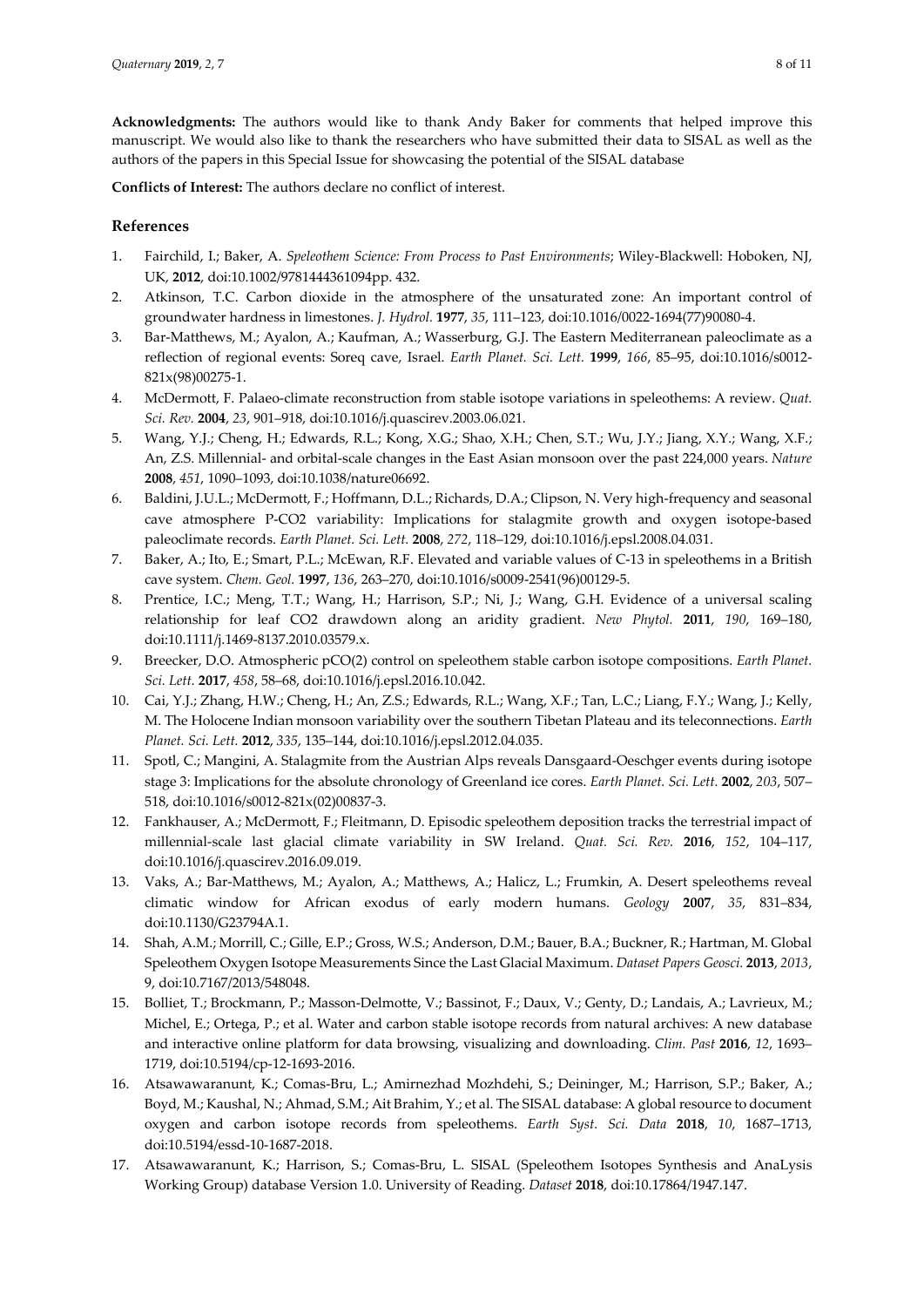- 18. Werner, M.; Haese, B.; Xu, X.; Zhang, X.; Butzin, M.; Lohmann, G. Glacial-interglacial changes in (H2O)-O-18, HDO and deuterium excess-results from the fully coupled ECHAM5/MPI-OM Earth system model. *Geosci. Model Dev.* **2016**, *9*, 647–670, doi:10.5194/gmd-9-647-2016.
- 19. Werner, M.; Langebroek, P.M.; Carlsen, T.; Herold, M.; Lohmann, G. Stable water isotopes in the ECHAM5 general circulation model: Toward high-resolution isotope modeling on a global scale. *J. Geophys. Res. Atmosp.*  **2011**, *116*, doi:10.1029/2011JD015681.
- 20. Schmidt, G.A.; LeGrande, A.N.; Hoffmann, G. Water isotope expressions of intrinsic and forced variability in a coupled ocean-atmosphere model. *J. Geophys. Res.-Atmosp.* **2007**, *112*, 18, doi:10.1029/2006jd007781.
- 21. Roche, D.M. δ18O water isotope in the iLOVECLIM model (version 1.0)—Part 1: Implementation and verification. *Geosci. Model Dev.* **2013**, *6*, 1481–1491, doi:10.5194/gmd-6-1481-2013.
- 22. Risi, C.; Ogée, J.; Bony, S.; Bariac, T.; Raz-Yaseef, N.; Wingate, L.; Welker, J.; Knohl, A.; Kurz-Besson, C.; Leclerc, M.; et al. The Water Isotopic Version of the Land-Surface Model ORCHIDEE: Implementation, Evaluation, Sensitivity to Hydrological Parameters. *Hydrol. Curr. Res.* **2016**, *7*, doi:10.4172/2157-7587.1000258.
- 23. Harrison, S.P.; Bartlein, P.J.; Izumi, K.; Li, G.; Annan, J.; Hargreaves, J.; Braconnot, P.; Kageyama, M. Evaluation of CMIP5 palaeo-simulations to improve climate projections. *Nat. Clim. Chang.* **2015**, *5*, 735, doi:10.1038/nclimate2649.
- 24. Steen-Larsen, H.C.; Risi, C.; Werner, M.; Yoshimura, K.; Masson-Delmotte, V. Evaluating the skills of isotopeenabled general circulation models against in situ atmospheric water vapor isotope observations. *J. Geophys. Res. Atmosp.* **2017**, *122*, 246–263, doi:10.1002/2016JD025443.
- 25. Okazaki, A.; Yoshimura, K. Development and evaluation of a system of proxy data assimilation for paleoclimate reconstruction. *Clim. Past* **2017**, *13*, 379–393, doi:10.5194/cp-13-379-2017.
- 26. Steiger, N.J.; Steig, E.J.; Dee, S.G.; Roe, G.H.; Hakim, G.J. Climate reconstruction using data assimilation of water isotope ratios from ice cores. *J. Geophys. Res. Atmosp.* **2017**, *122*, 1545–1568, doi:10.1002/2016JD026011.
- 27. Desmarchelier, J.; Goede, A. High resolution stable isotope analysis of a Tasmanian speleothem. *Pap. Proc. R. Soci. Tasman.* **1996**, *130*, doi:0.26749/rstpp.130.1.41.
- 28. Goede, A.; Green, D.C.; Harmon, R.S. Late Pleistocene paleotemperature record from a Tasmanian speleothem. *Aust. J. Earth Sci.* **1986**, *33*, 333–342, doi:10.1080/08120098608729370.
- 29. Desmarchelier, J.M.; Goede, A.; Ayliffe, L.K.; McCulloch, M.T.; Moriarty, K. Stable isotope record and its palaeoenvironmental interpretation for a late Middle Pleistocene speleothem from Victoria Fossil Cave, Naracoorte, South Australia. *Quat. Sci. Rev.* **2000**, *19*, 763–774, doi:10.1016/s0277-3791(99)00037-2.
- 30. Bestland, E.A.; Rennie, J. Stable isotope record (δ 18O and δ13C) of a Naracoorte Caves speleothem (Australia) from before and after the Last Interglacial. *Alcheringa* **2006**, 19-29.
- 31. Desmarchelier, J.M.; Hellstrom, J.C.; McCulloch, M.T. Rapid trace element analysis of speleothems by ELA-ICP-MS. *Chem. Geol.* **2006**, *231*, 102–117, doi:10.1016/j.chemgeo.2006.01.002.
- 32. Goede, A. Continuous early last glacial paleoenvironmental record from a Tasmanian speleothem based on stable-isotope and minor element variations. *Quat. Sci. Rev.* **1994**, *13*, 283–291, doi:10.1016/0277-3791(94)90031- 0.
- 33. Goede, A.; McDermott, F.; Hawkesworth, C.; Webb, J.; Finlayson, B. Evidence of Younger Dryas and Neoglacial cooling in a Late Quaternary palaeotemperature record from a speleothem in eastern Victoria, Australia. *J. Quat. Sci.* **1996**, *11*, 1–7, doi:10.1002/(SICI)1099-1417(199601/02)11:1<1::AID-JQS219>3.0.CO;2-2.
- 34. Green, H.; Woodhead, J.; Hellstrom, J.; Pickering, R.; Drysdale, R. Re-analysis of key evidence in the case for a hemispherically synchronous response to the Younger Dryas climatic event. *J. Quat. Sci.* **2013**, *28*, 8–12, doi:10.1002/jqs.2605.
- 35. Fleitmann, D.; Treble, P.; Cruz, F.; Cole, J.; Cobb, K.M. *White Paper: Speleothem-Based Climate Proxy Records*; 2009. Available Online: http://pages.unibe.ch/download/docs/meeting-products/other/2008-trieste-wswhitepaper-speleothems.pdf (accessed on 10 October 2018)
- 36. Wilkinson, M.D.; Dumontier, M.; Aalbersberg, I.J.; Appleton, G.; Axton, M.; Baak, A.; Blomberg, N.; Boiten, J.-W.; da Silva Santos, L.B.; Bourne, P.E.; et al. The FAIR Guiding Principles for scientific data management and stewardship. *Sci. Data* **2016**, *3*, 160018, doi:10.1038/sdata.2016.18.
- 37. Braun, K.; Nehme, C.; Pickering, R.; Rogerson, M.; Scroxton, N. A Window into Africa's Past Hydroclimates: The SISAL\_V1 Database Contribution. *Quaternary* **2019**, *2*, 4, doi:10.3390/quat2010004.
- 38. Kern, Z.; Demény, A.; Hatvani, I.G. Speleothem Stable Isotope Records from Eastern Europe & Turkey. *Quaternary* **2018**, doi:10.20944/preprints201812.0038.v1.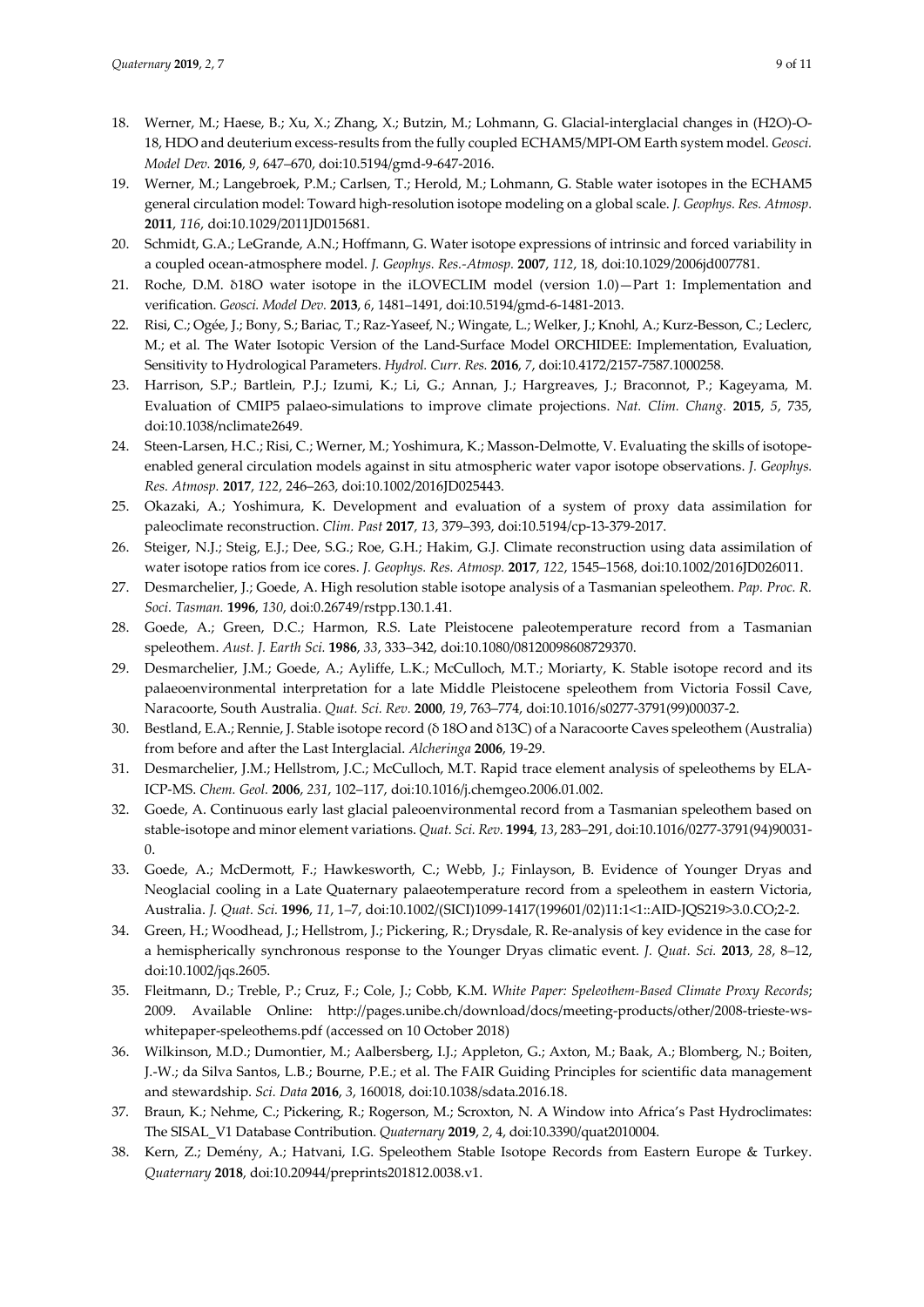- 39. Chen, Z.; Auler, A.S.; Bakalowicz, M.; Drew, D.; Griger, F.; Hartmann, J.; Jiang, G.; Moosdorf, N.; Richts, A.; Stevanovic, Z.; et al. The World Karst Aquifer Mapping project: Concept, mapping procedure and map of Europe. *Hydrogeol. J.* **2017**, *25*, 771–785, doi:10.1007/s10040-016-1519-3.
- 40. Kaushal, N.; Breitenbach, S.F.; Lechleitner, F.A.; Sinha, A.; Tewari, V.C.; Ahmad, S.M.; Berkelhammer, M.; Band, S.; Yadava, M.G.; Ramesh, R.; et al. The Indian Summer Monsoon from a Speleothem δ18O Perspective—A Review. *Quaternary* **2018**, *1*, 29, doi:10.3390/quat1030029
- 41. Zhang, H.; Ait Brahim, Y.; Li, H.; Zhao, J.; Kathayat, G.; Tian, Y.; Zhang, F.; Wang, J.; Cheng, H. The Asian summer monsoon: Teleconnections and forcing mechanisms—A Review from Speleothem δ18O records. *Quaternary* **2019**, submitted.
- 42. Lechleitner, F.A.; Amirnezhad-Mozhdehi, S.; Columbu, A.; Comas-Bru, L.; Labuhn, I.; Pérez-Mejías, C.; Rehfeld, K. The Potential of Speleothems from Western Europe as Recorders of Regional Climate: A Critical Assessment of the SISAL Database. *Quaternary* **2018**, *1*, 30, doi:10.3390/quat1030030
- 43. Burstyn, Y.; Martrat, B.; López, J.F.; Iriarte, E.; Jacobson, M.J.; Ahmad Loone, M.; Speleothems from the Middle East: An Example of Water Limited Environments in the SISAL Database. *Quaternary* **2019**, submitted.
- 44. Deininger, M.; Ward, B.M.; Novello, F.V.; Cruz, F. Late Quaternary Variations in the South American Monsoon System as Inferred by Speleothems—New Perspectives Using the SISAL Database. *Quaternary* **2019**, *2*, 6, doi:10.3390/quat2010006.
- 45. Oster, J.; Warken, S.; Sekhon, N.; Arienzo, M.; Lachniet, M. Speleothem Paleoclimatology for the Caribbean, Central America, and North America. *Quaternary* **2019**, *2*, 5, doi:10.3390/quat2010005.
- 46. Rehfeld, K.; Münch, T.; Ho, S.L.; Laepple, T. Global patterns of declining temperature variability from the Last Glacial Maximum to the Holocene. *Nature* **2018**, *554*, 356, doi:10.1038/nature25454.
- 47. Marcott, S.A.; Shakun, J.D.; Clark, P.U.; Mix, A.C. A Reconstruction of Regional and Global Temperature for the Past 11,300 Years. *Science* **2013**, *339*, 1198–1201, doi:10.1126/science.1228026.
- 48. Liu, Z.Y.; Zhu, J.; Rosenthal, Y.; Zhang, X.; Otto-Bliesner, B.L.; Timmermann, A.; Smith, R.S.; Lohmann, G.; Zheng, W.P.; Timm, O.E. The Holocene temperature conundrum. *Proc. Natl. Acad. Sci. USA* **2014**, *111*, E3501– E3505, doi:10.1073/pnas.1407229111.
- 49. Marsicek, J.; Shuman, B.N.; Bartlein, P.J.; Shafer, S.L.; Brewer, S. Reconciling divergent trends and millennial variations in Holocene temperatures. *Nature* **2018**, *554*, 92, doi:10.1038/nature25464.
- 50. Zhang, H.W.; Cai, Y.J.; Tan, L.C.; Qin, S.J.; An, Z.S. Stable isotope composition alteration produced by the aragonite-to-calcite transformation in speleothems and implications for paleoclimate reconstructions. *Sediment. Geol.* **2014**, *309*, 1–14, doi:10.1016/j.sedgeo.2014.05.007.
- 51. Fohlmeister, J.; Arps, J.; Spotl, C.; Schroder-Ritzrau, A.; Plessen, B.; Gunter, C.; Frank, N.; Trussel, M. Carbon and oxygen isotope fractionation in the water-calcite-aragonite system. *Geochim. Cosmochim. Acta* **2018**, *235*, 127–139, doi:10.1016/j.gca.2018.05.022.
- 52. Kim, S.-T.; Mucci, A.; Taylor, B.E. Phosphoric acid fractionation factors for calcite and aragonite between 25 and 75 °C: Revisited. *Chem. Geol.* **2007**, *246*, 135–146, doi:10.1016/j.chemgeo.2007.08.005.
- 53. Borsato, A.; Frisia, S.; Fairchild, I.J.; Somogyi, A.; Susini, J. Trace element distribution in annual stalagmite laminae mapped by micrometer-resolution X-ray fluorescence: Implications for incorporation of environmentally significant species. *Geochim. Cosmochim. Acta* **2007**, *71*, 1494–1512, doi:10.1016/j.gca.2006.12.016.
- 54. Fairchild, I.J.; Treble, P.C. Trace elements in speleothems as recorders of environmental change. *Quat. Sci. Rev.* **2009**, *28*, 449–468, doi:10.1016/j.quascirev.2008.11.007.
- 55. Hartland, A.; Fairchild, I.J.; Lead, J.R.; Borsato, A.; Baker, A.; Frisia, S.; Baalousha, M. From soil to cave: Transport of trace metals by natural organic matter in karst dripwaters. *Chem. Geol.* **2012**, *304*, 68–82, doi:10.1016/j.chemgeo.2012.01.032.
- 56. Baker, A.; Genty, D.; Dreybrodt, W.; Barnes, W.L.; Mockler, N.J.; Grapes, J. Testing theoretically predicted stalagmite growth rate with Recent annually laminated samples: Implications for past stalagmite deposition. *Geochim. Cosmochim. Acta* **1998**, *62*, 393–404, doi:10.1016/s0016-7037(97)00343-8.
- 57. Cheng, H.; Edwards, R.L.; Shen, C.C.; Polyak, V.J.; Asmerom, Y.; Woodhead, J.; Hellstrom, J.; Wang, Y.J.; Kong, X.G.; Spotl, C.; et al. Improvements in Th-230 dating, Th-230 and U-234 half-life values, and U-Th isotopic measurements by multi-collector inductively coupled plasma mass spectrometry. *Earth Planet. Sci. Lett.* **2013**, *371*, 82–91, doi:10.1016/j.epsl.2013.04.006.